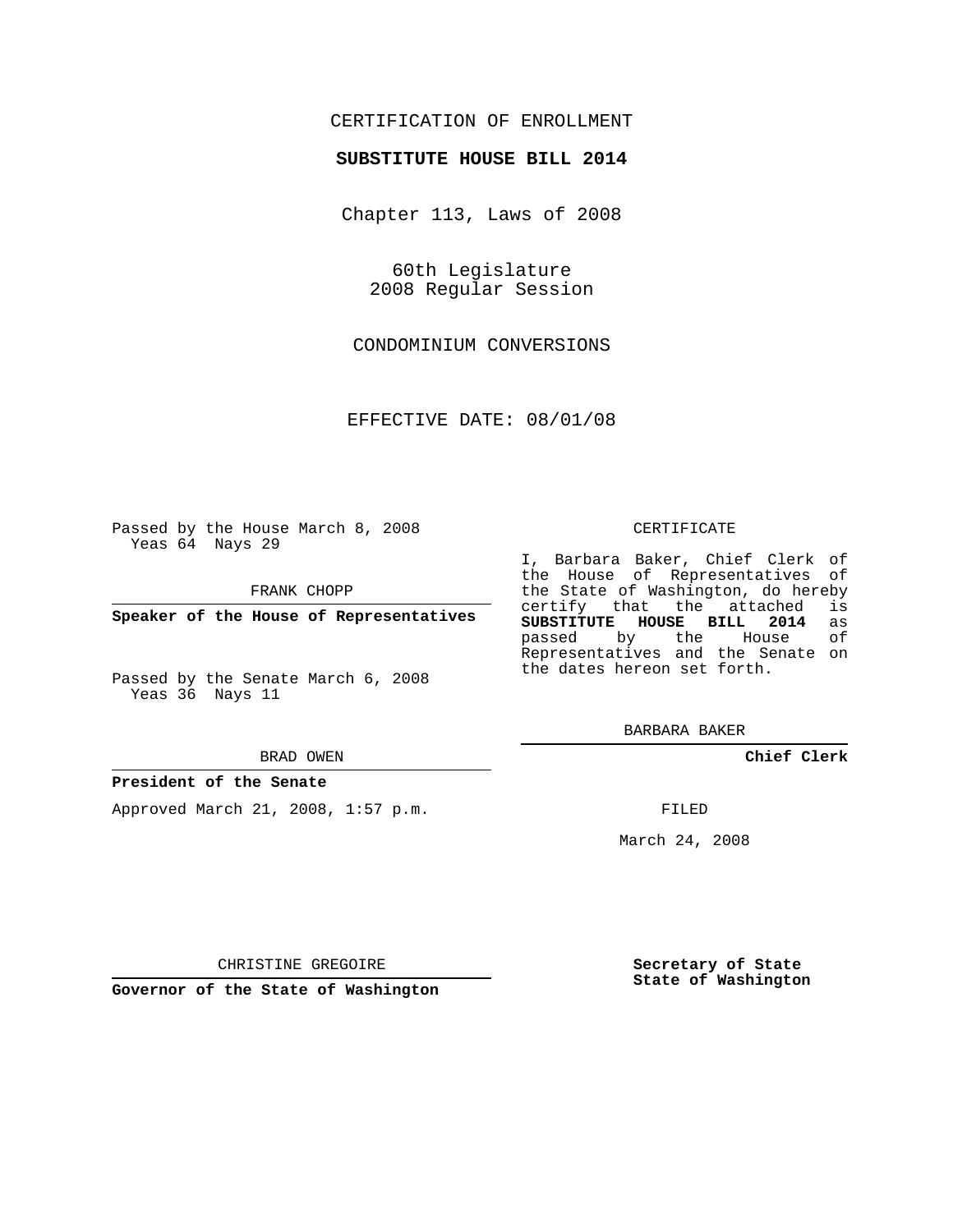# **SUBSTITUTE HOUSE BILL 2014** \_\_\_\_\_\_\_\_\_\_\_\_\_\_\_\_\_\_\_\_\_\_\_\_\_\_\_\_\_\_\_\_\_\_\_\_\_\_\_\_\_\_\_\_\_

\_\_\_\_\_\_\_\_\_\_\_\_\_\_\_\_\_\_\_\_\_\_\_\_\_\_\_\_\_\_\_\_\_\_\_\_\_\_\_\_\_\_\_\_\_

AS AMENDED BY THE SENATE

Passed Legislature - 2008 Regular Session

**State of Washington 60th Legislature 2008 Regular Session**

**By** House Committee on Housing (originally sponsored by Representatives Chase, Santos, Kenney, Hasegawa, Miloscia, Simpson and Ormsby)

READ FIRST TIME 02/28/07.

 AN ACT Relating to the regulation of conversion condominiums; amending RCW 64.34.440, 82.02.020, and 59.18.200; adding a new section to chapter 64.34 RCW; creating a new section; and providing an effective date.

5 BE IT ENACTED BY THE LEGISLATURE OF THE STATE OF WASHINGTON:

 6 **Sec. 1.** RCW 64.34.440 and 1992 c 220 s 25 are each amended to read 7 as follows:

 $(1)$  (a) A declarant of a conversion condominium, and any dealer who intends to offer units in such a condominium, shall give each of the residential tenants and any residential subtenant in possession of a portion of a conversion condominium notice of the conversion and provide those persons with the public offering statement no later than 13 ((ninety)) one hundred twenty days before the tenants and any subtenant 14 in possession are required to vacate. The notice must:

15 (i) Set forth generally the rights of tenants and subtenants under 16 this section  $((and shall))$ ;

17 (ii) Be delivered pursuant to notice requirements set forth in RCW 18 59.12.040; and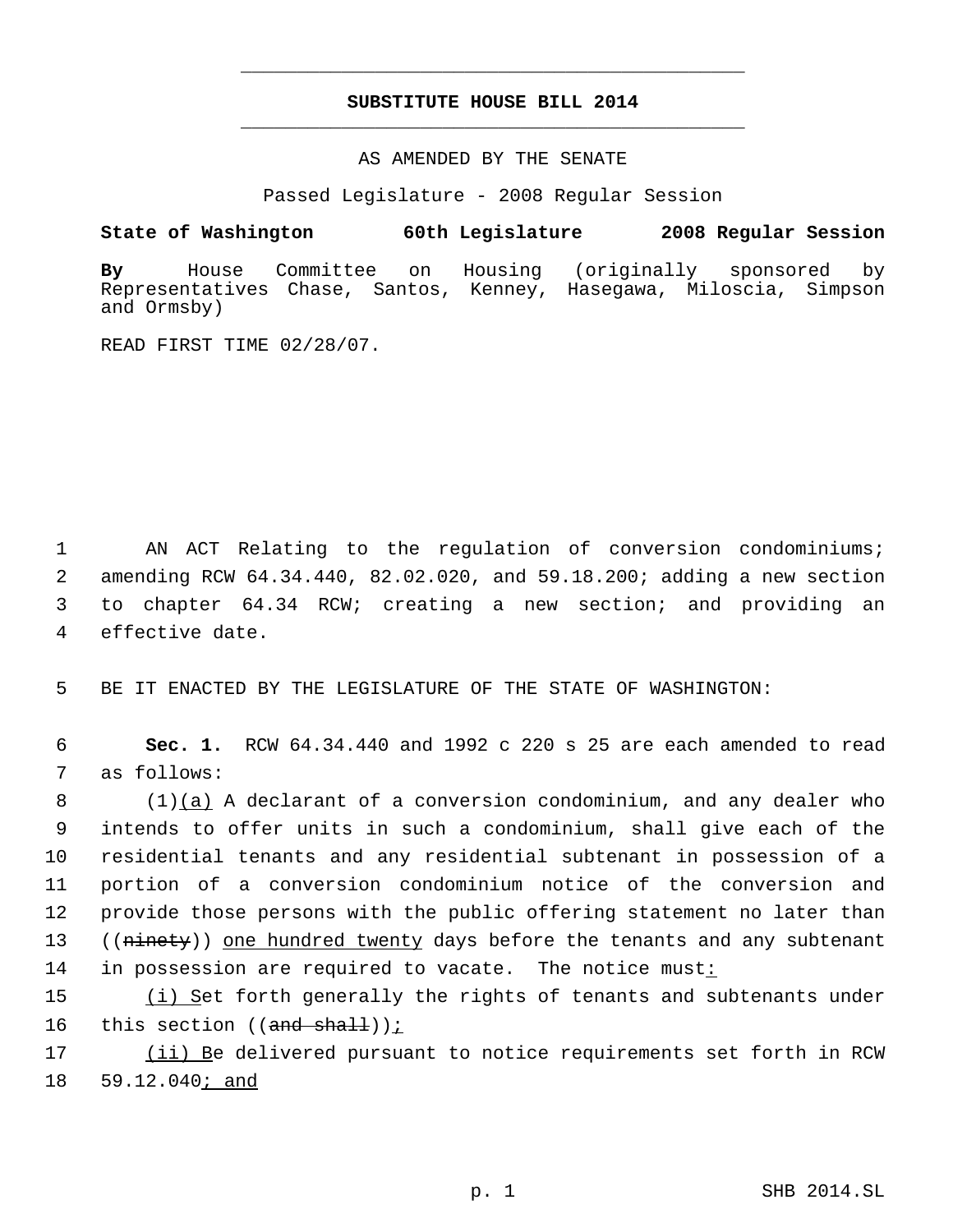(iii) Expressly state whether there is a county or city relocation assistance program for tenants or subtenants of conversion condominiums in the jurisdiction in which the property is located. If the county or 4 city does have a relocation assistance program, the following must also be included in the notice:

 (A) A summary of the terms and conditions under which relocation assistance is paid; and

 (B) Contact information for the city or county relocation assistance program, which must include, at a minimum, a telephone number of the city or county department that administers the relocation assistance program for conversion condominiums.

12 (b) No tenant or subtenant may be required to vacate upon less than 13 ((ninety)) one hundred twenty days' notice, except by reason of nonpayment of rent, waste, conduct that disturbs other tenants' peaceful enjoyment of the premises, or act of unlawful detainer as defined in RCW 59.12.030, and the terms of the tenancy may not be 17 altered during that period except as provided in (c) of this subsection.

 (c) At the declarant's option, the declarant may provide all 20 tenants in a single building with an option to terminate their lease or rental agreements without cause or consequence after providing the declarant with thirty days' notice. In such case, tenants continue to have access to relocation assistance under subsection (6)(e) of this section.

 (d) Nothing in this subsection shall be deemed to waive or repeal RCW 59.18.200(2). Failure to give notice as required by this section is a defense to an action for possession.

 (e) The city or county in which the property is located may require the declarant to forward a copy of the conversion notice required in (a) of this subsection to the appropriately designated department or agency in the city or county for the purpose of maintaining a list of conversion condominium projects proposed in the jurisdiction.

 (2) For sixty days after delivery or mailing of the notice described in subsection (1) of this section, the person required to give the notice shall offer to convey each unit or proposed unit occupied for residential use to the tenant who leases that unit. If a tenant fails to purchase the unit during that sixty-day period, the offeror may offer to dispose of an interest in that unit during the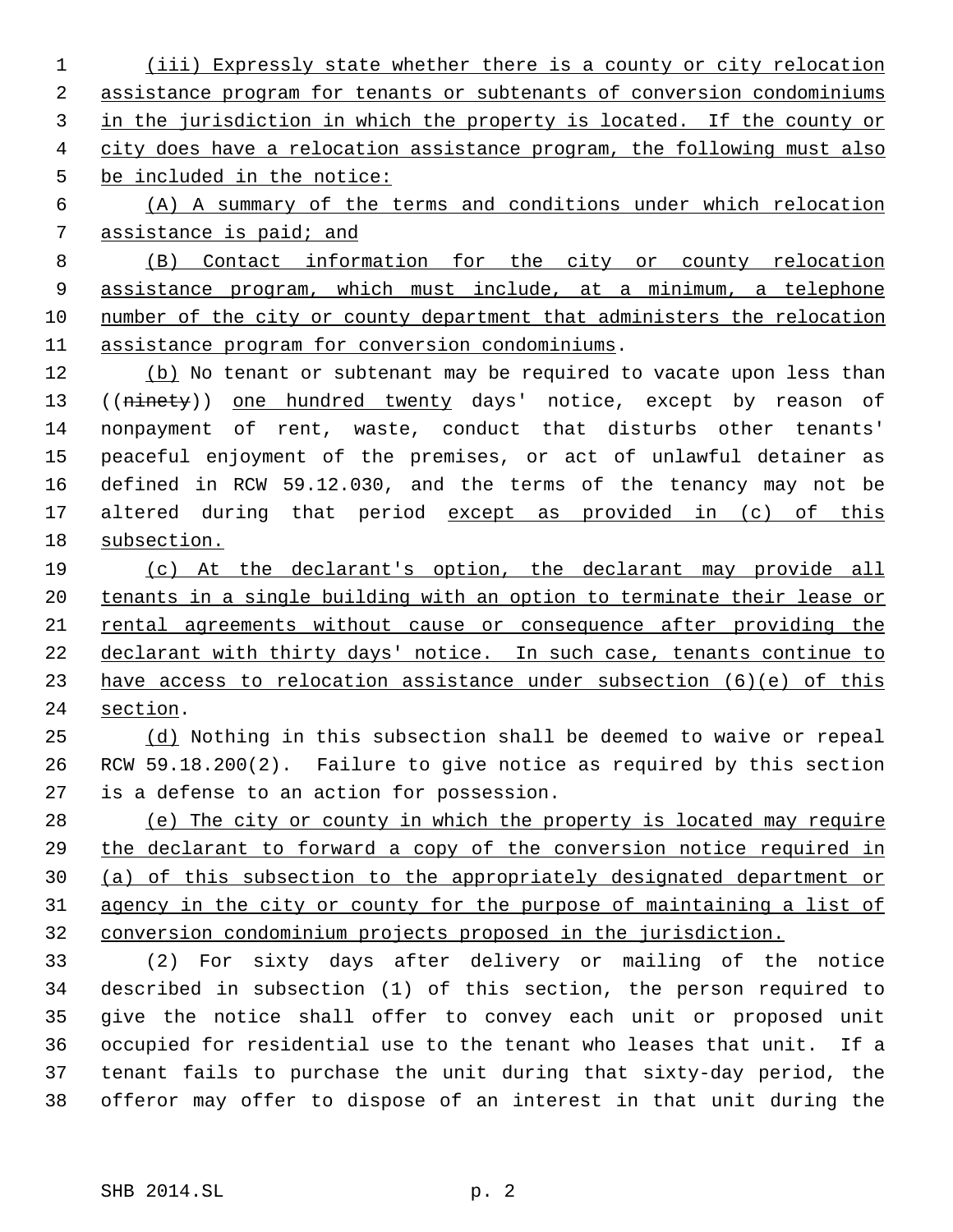following one hundred eighty days at a price or on terms more favorable to the offeree than the price or terms offered to the tenant only if: (a) Such offeror, by written notice mailed to the tenant's last known address, offers to sell an interest in that unit at the more favorable price and terms, and (b) such tenant fails to accept such offer in writing within ten days following the mailing of the offer to the tenant. This subsection does not apply to any unit in a conversion condominium if that unit will be restricted exclusively to nonresidential use or the boundaries of the converted unit do not substantially conform to the dimensions of the residential unit before conversion.

 (3) If a seller, in violation of subsection (2) of this section, conveys a unit to a purchaser for value who has no knowledge of the violation, recording of the deed conveying the unit extinguishes any right a tenant may have to purchase that unit but does not affect the right of a tenant to recover damages from the seller for a violation of subsection (2) of this section.

 (4) If a notice of conversion specifies a date by which a unit or proposed unit must be vacated and otherwise complies with the provisions of this chapter and chapter 59.18 RCW, the notice also constitutes a notice to vacate specified by that statute.

 (5) Nothing in this section permits termination of a lease by a declarant in violation of its terms.

 (6) Notwithstanding RCW 64.34.050(1), a city or county may by appropriate ordinance require with respect to any conversion condominium within the jurisdiction of such city or county that:

 (a) In addition to the statement required by RCW 64.34.415(1)(a), the public offering statement shall contain a copy of the written inspection report prepared by the appropriate department of such city or county, which report shall list any violations of the housing code or other governmental regulation, which code or regulation is applicable regardless of whether the real property is owned as a condominium or in some other form of ownership; said inspection shall be made within forty-five days of the declarant's written request therefor and said report shall be issued within fourteen days of said inspection being made. Such inspection may not be required with respect to any building for which a final certificate of occupancy has been issued by the city or county within the preceding twenty-four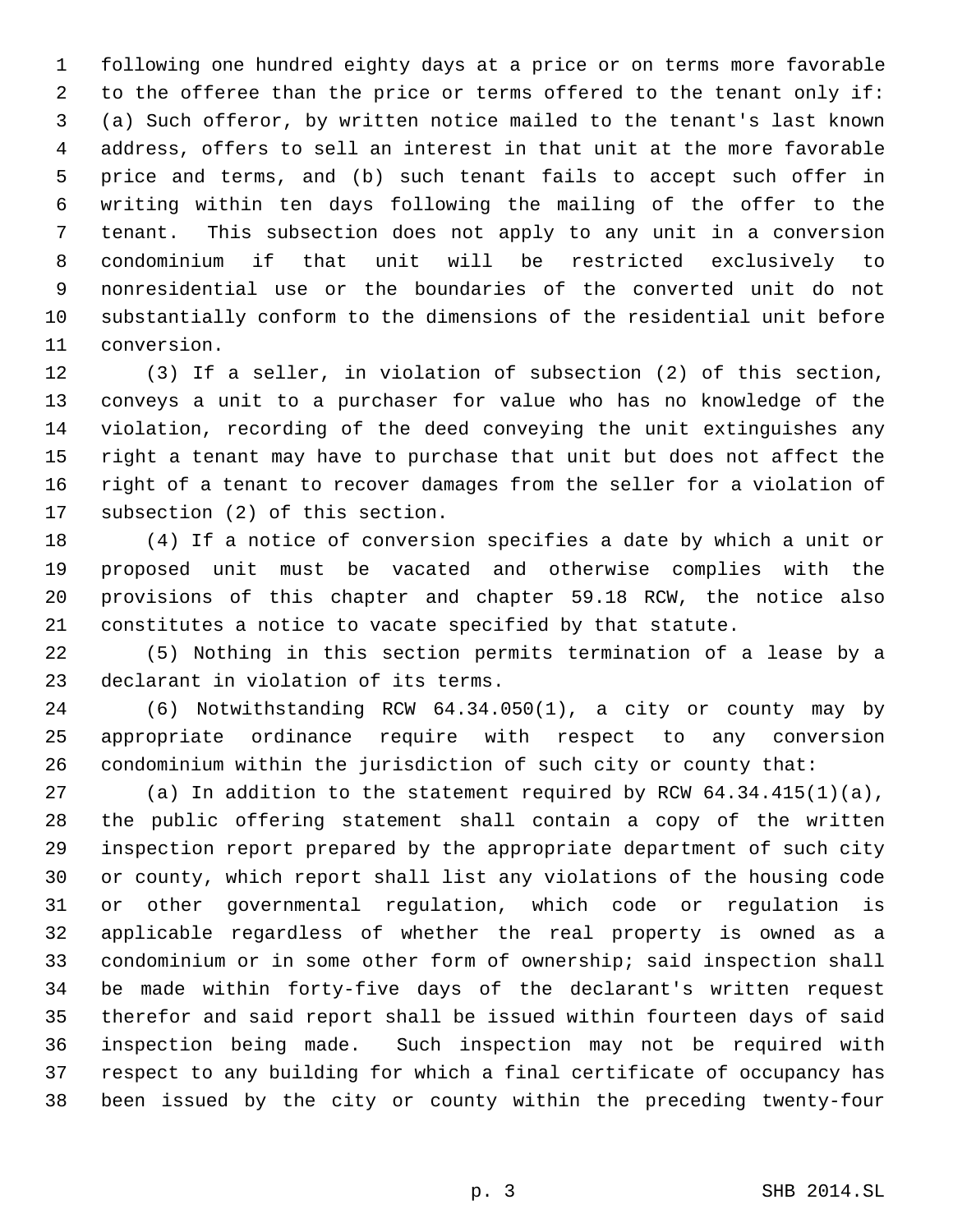months; and any fee imposed for the making of such inspection may not exceed the fee that would be imposed for the making of such an inspection for a purpose other than complying with this subsection  $4 (6)(a);$ 

 (b) Prior to the conveyance of any residential unit within a conversion condominium, other than a conveyance to a declarant or affiliate of a declarant: (i) All violations disclosed in the inspection report provided for in (a) of this subsection, and not otherwise waived by such city or county, shall be repaired, and (ii) a certification shall be obtained from such city or county that such repairs have been made, which certification shall be based on a reinspection to be made within seven days of the declarant's written request therefor and which certification shall be issued within seven days of said reinspection being made;

 (c) The repairs required to be made under (b) of this subsection shall be warranted by the declarant against defects due to workmanship or materials for a period of one year following the completion of such repairs;

 (d) Prior to the conveyance of any residential unit within a conversion condominium, other than a conveyance to a declarant or affiliate of a declarant: (i) The declarant shall establish and maintain, during the one-year warranty period provided under (c) of this subsection, an account containing a sum equal to ten percent of the actual cost of making the repairs required under (b) of this subsection; (ii) during the one-year warranty period, the funds in such account shall be used exclusively for paying the actual cost of making repairs required, or for otherwise satisfying claims made, under such warranty; (iii) following the expiration of the one-year warranty period, any funds remaining in such account shall be immediately disbursed to the declarant; and (iv) the declarant shall notify in writing the association and such city or county as to the location of 32 such account and any disbursements therefrom;  $((and))$ 

 (e)(i) A declarant shall pay relocation assistance ((not to exceed five hundred dollars per unit shall be paid)), in an amount to be 35 determined by the city or county, which may not exceed a sum equal to three months of the tenant's or subtenant's rent at the time the conversion notice required under subsection (1) of this section is 38 received, to tenants and subtenants: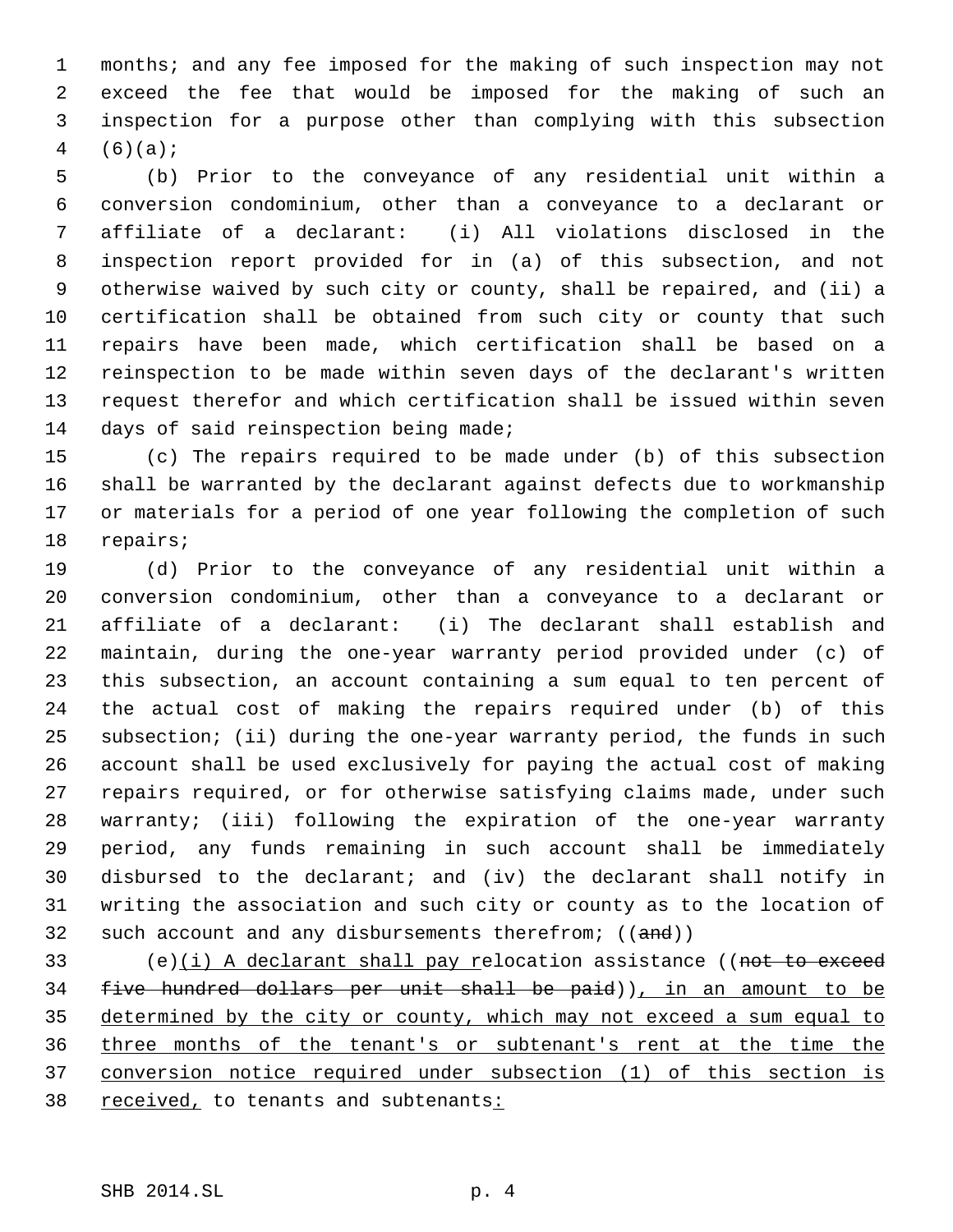1 (A) Who do not elect ((not)) to purchase a unit ((and));

2 (B) Who are in lawful occupancy for residential purposes of a uniti and

 (C) Whose ((monthly)) annual household income from all sources, on the date of the notice described in subsection (1) of this section, was 6 less than an amount equal to eighty percent of  $((\overrightarrow{i}))$ :

 (I) The ((monthly)) annual median income for comparably sized households in the standard metropolitan statistical area, as defined and established by the United States department of housing and urban 10 development, in which the condominium is located( $(\tau)$ ); or ( $(\frac{+i}{+i})$ )

11 (II) If the condominium is not within a standard metropolitan 12 statistical area, the ((monthly)) annual median income for comparably sized households in the state of Washington, as defined and determined by said department.

 The household size of a unit shall be based on the number of persons actually in lawful occupancy of the unit. The tenant or subtenant actually in lawful occupancy of the unit shall be entitled to the relocation assistance. Relocation assistance shall be paid on or before the date the tenant or subtenant vacates and shall be in addition to any damage deposit or other compensation or refund to which the tenant is otherwise entitled. Unpaid rent or other amounts owed by the tenant or subtenant to the landlord may be offset against the relocation assistance;

24 (ii) Elderly or special needs tenants who otherwise meet the 25 requirements of  $(e)(i)(A)$  of this subsection shall receive relocation 26 assistance, the greater of:

(A) The sum described in (e)(i) of this subsection; or

 (B) The sum of actual relocation expenses of the tenant, up to a maximum of one thousand five hundred dollars in excess of the sum described in (e)(i) of this subsection, which may include costs associated with the physical move, first month's rent, and the security deposit for the dwelling unit to which the tenant is relocating, rent differentials for up to a six-month period, and any other reasonable costs or fees associated with the relocation. Receipts for relocation expenses must be provided to the declarant by eligible tenants, and declarants shall provide the relocation assistance to tenants in a timely manner. The city or county may provide additional guidelines 38 for the relocation assistance;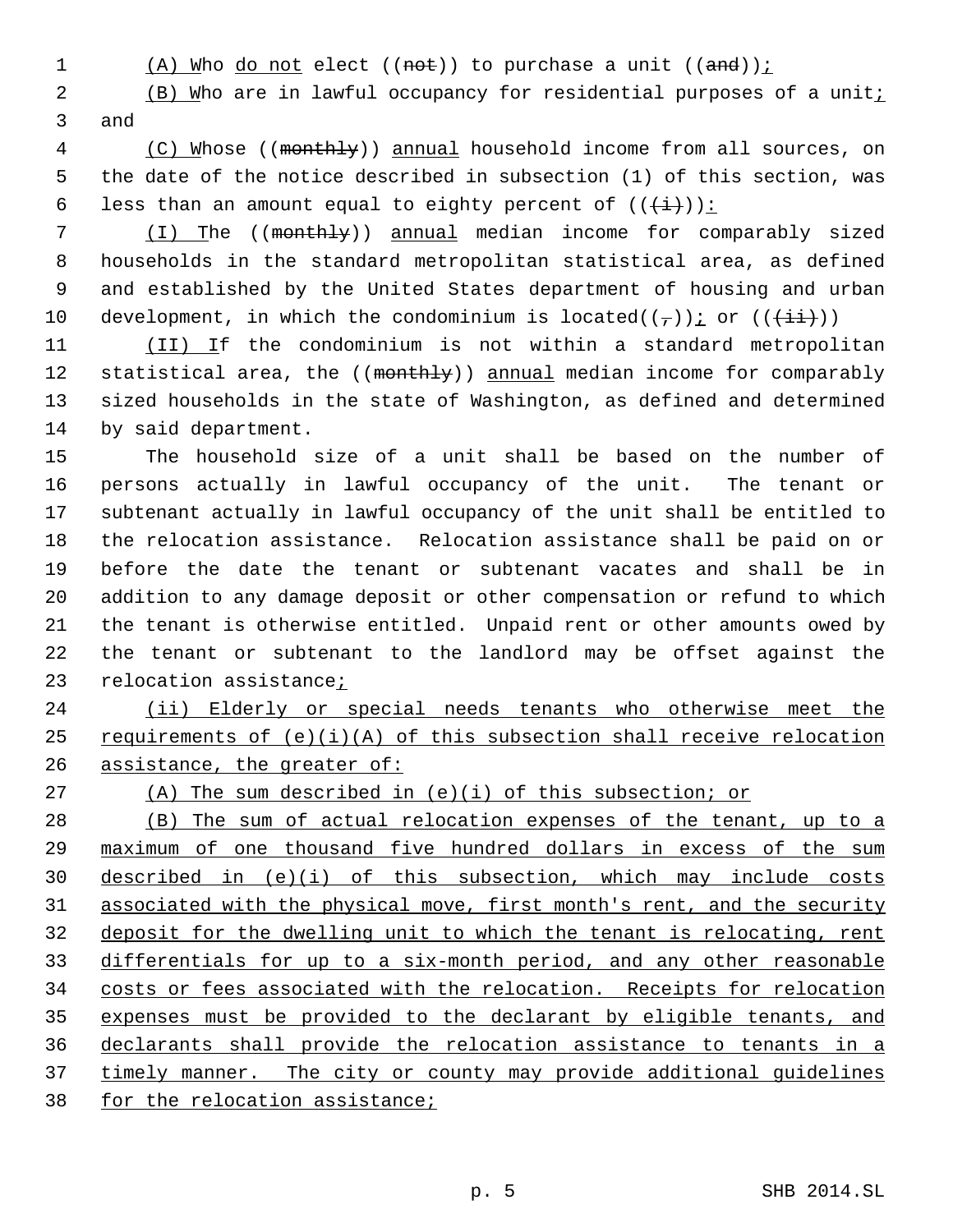| $\mathbf 1$ | (iii) For the purposes of this subsection $(6)(e)$ :                    |
|-------------|-------------------------------------------------------------------------|
| 2           | (A) "Special needs" means, but is not limited to, a chronic mental      |
| 3           | illness or physical disability, a developmental disability, or other    |
| 4           | condition affecting cognition, disease, chemical dependency, or a       |
| 5           | medical condition that is permanent, not reversible or curable, or is   |
| 6           | long lasting, and severely limits a person's mental or physical         |
| 7           | capacity for self-care; and                                             |
| 8           | (B) "Elderly" means a person who is at least sixty-five years of        |
| 9           | age <sub>i</sub>                                                        |
| 10          | $(f)$ Except as authorized under $(g)$ of this subsection, a declarant  |
| 11          | and any dealer shall not begin any construction, remodeling, or repairs |
| 12          | to any interior portion of an occupied building that is to be converted |
| 13          | to a condominium during the one hundred twenty-day notice period        |
| 14          | provided for in subsection (1) of this section unless all residential   |
| 15          | tenants and residential subtenants who have elected not to purchase a   |
| 16          | unit and who are in lawful occupancy in the building have vacated the   |
| 17          | premises. For the purposes of this subsection:                          |
| 18          | (i) "Construction, remodeling, or repairs" means the work that is       |
| 19          | done for the purpose of converting the condominium, not work that is    |
| 20          | done to maintain the building or lot for the residential use of the     |
| 21          | existing tenants or subtenants;                                         |
| 22          | (ii) "Occupied building" means a stand-alone structure occupied by      |
| 23          | tenants and does not include other stand-alone buildings located on the |
| 24          | property or detached common area facilities; and                        |
| 25          | $(q)(i)$ If a declarant or dealer has offered existing tenants an       |
| 26          | option to terminate an existing lease or rental agreement without cause |
| 27          | or consequence as authorized under subsection $(1)(c)$ of this section, |
| 28          | a declarant and any dealer may begin construction, remodeling, or       |
| 29          | repairs to interior portions of an occupied building (A) to repair or   |
| 30          | remodel vacant units to be used as model units, if the repair or        |
| 31          | remodel is limited to one model for each unit type in the building, (B) |
| 32          | to repair or remodel a vacant unit or common area for use as a sales    |
| 33          | office, or (C) to do both.                                              |
| 34          | (ii) The work performed under this subsection (6)(q) must not           |
| 35          | violate the tenant's or subtenant's rights of quiet enjoyment during    |
| 36          | the one hundred twenty-day notice period.                               |
| 37          | (7) Violations of any city or county ordinance adopted as               |

authorized by subsection (6) of this section shall give rise to such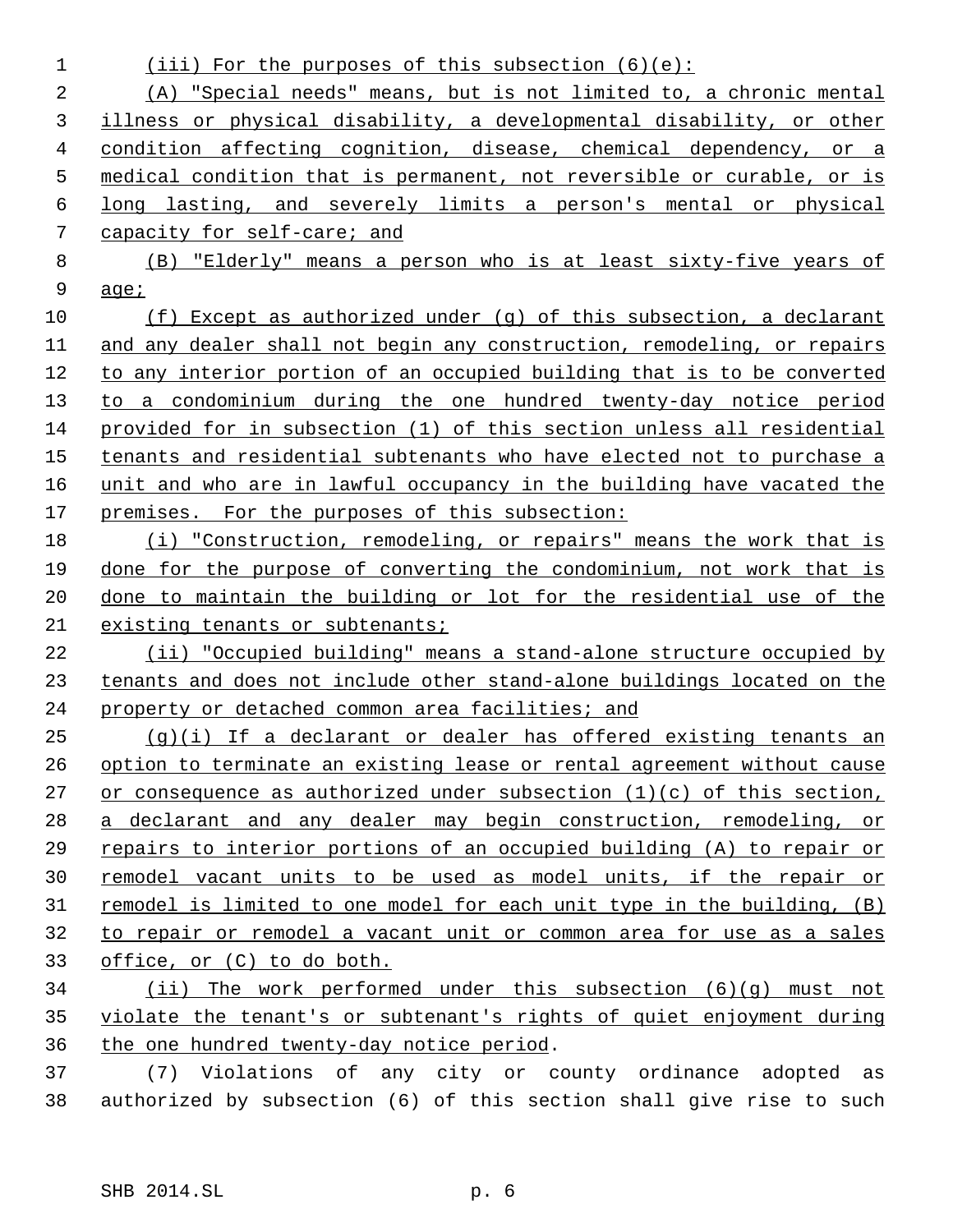remedies, penalties, and causes of action which may be lawfully imposed by such city or county. Such violations shall not invalidate the creation of the condominium or the conveyance of any interest therein.

 **Sec. 2.** RCW 82.02.020 and 2006 c 149 s 3 are each amended to read as follows:

 Except only as expressly provided in chapters 67.28 and 82.14 RCW, the state preempts the field of imposing taxes upon retail sales of tangible personal property, the use of tangible personal property, parimutuel wagering authorized pursuant to RCW 67.16.060, conveyances, and cigarettes, and no county, town, or other municipal subdivision shall have the right to impose taxes of that nature. Except as provided in RCW 64.34.440 and 82.02.050 through 82.02.090, no county, city, town, or other municipal corporation shall impose any tax, fee, or charge, either direct or indirect, on the construction or reconstruction of residential buildings, commercial buildings, industrial buildings, or on any other building or building space or appurtenance thereto, or on the development, subdivision, classification, or reclassification of land. However, this section does not preclude dedications of land or easements within the proposed development or plat which the county, city, town, or other municipal corporation can demonstrate are reasonably necessary as a direct result of the proposed development or plat to which the dedication of land or easement is to apply.

 This section does not prohibit voluntary agreements with counties, cities, towns, or other municipal corporations that allow a payment in lieu of a dedication of land or to mitigate a direct impact that has been identified as a consequence of a proposed development, subdivision, or plat. A local government shall not use such voluntary agreements for local off-site transportation improvements within the geographic boundaries of the area or areas covered by an adopted transportation program authorized by chapter 39.92 RCW. Any such voluntary agreement is subject to the following provisions:

 (1) The payment shall be held in a reserve account and may only be expended to fund a capital improvement agreed upon by the parties to mitigate the identified, direct impact;

 (2) The payment shall be expended in all cases within five years of collection; and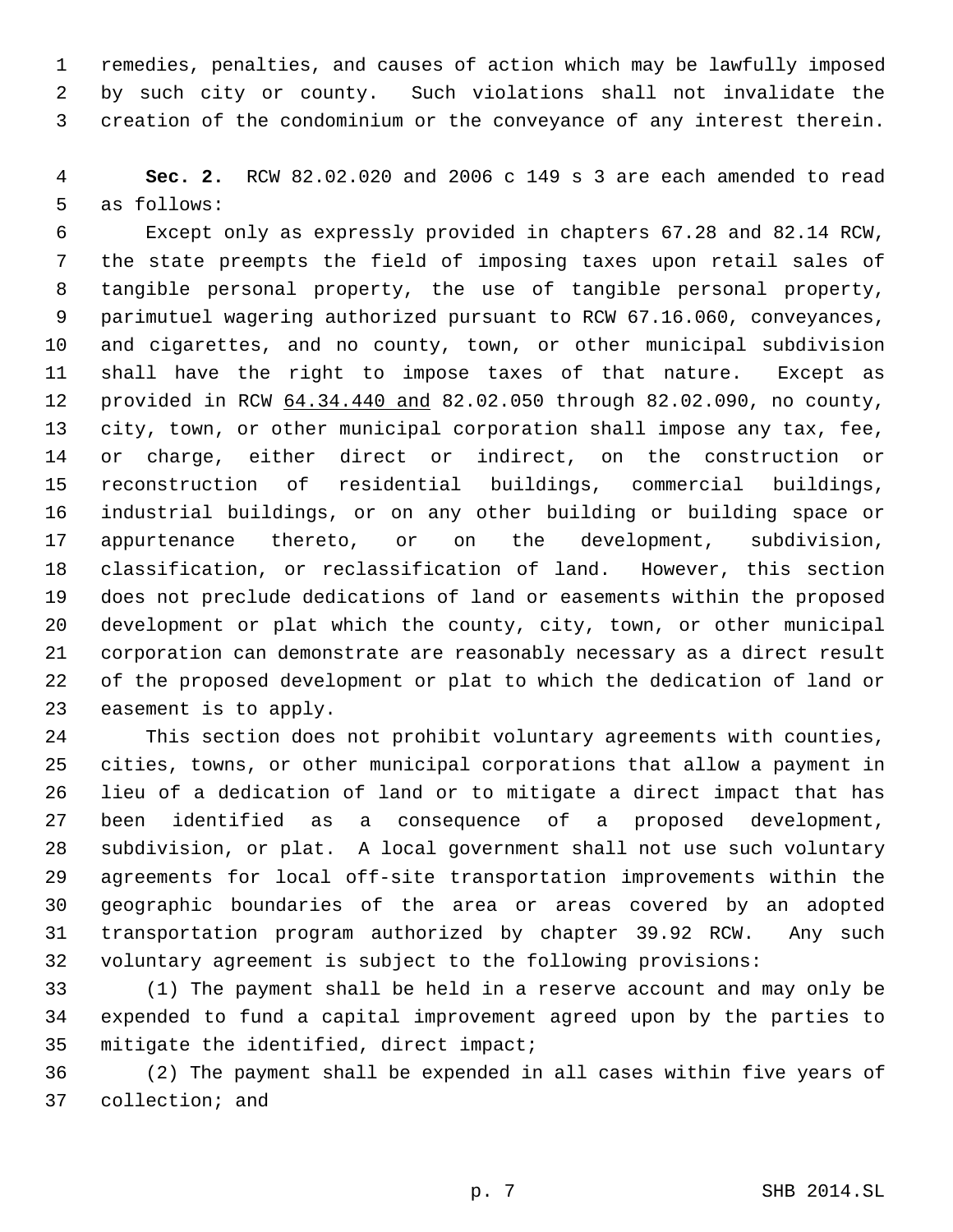(3) Any payment not so expended shall be refunded with interest to be calculated from the original date the deposit was received by the county and at the same rate applied to tax refunds pursuant to RCW 84.69.100; however, if the payment is not expended within five years due to delay attributable to the developer, the payment shall be refunded without interest.

 No county, city, town, or other municipal corporation shall require any payment as part of such a voluntary agreement which the county, city, town, or other municipal corporation cannot establish is reasonably necessary as a direct result of the proposed development or plat.

 Nothing in this section prohibits cities, towns, counties, or other municipal corporations from collecting reasonable fees from an applicant for a permit or other governmental approval to cover the cost to the city, town, county, or other municipal corporation of processing applications, inspecting and reviewing plans, or preparing detailed statements required by chapter 43.21C RCW.

 This section does not limit the existing authority of any county, city, town, or other municipal corporation to impose special assessments on property specifically benefitted thereby in the manner prescribed by law.

 Nothing in this section prohibits counties, cities, or towns from imposing or permits counties, cities, or towns to impose water, sewer, natural gas, drainage utility, and drainage system charges: PROVIDED, That no such charge shall exceed the proportionate share of such utility or system's capital costs which the county, city, or town can demonstrate are attributable to the property being charged: PROVIDED FURTHER, That these provisions shall not be interpreted to expand or contract any existing authority of counties, cities, or towns to impose such charges.

 Nothing in this section prohibits a transportation benefit district from imposing fees or charges authorized in RCW 36.73.120 nor prohibits the legislative authority of a county, city, or town from approving the imposition of such fees within a transportation benefit district.

 Nothing in this section prohibits counties, cities, or towns from imposing transportation impact fees authorized pursuant to chapter 39.92 RCW.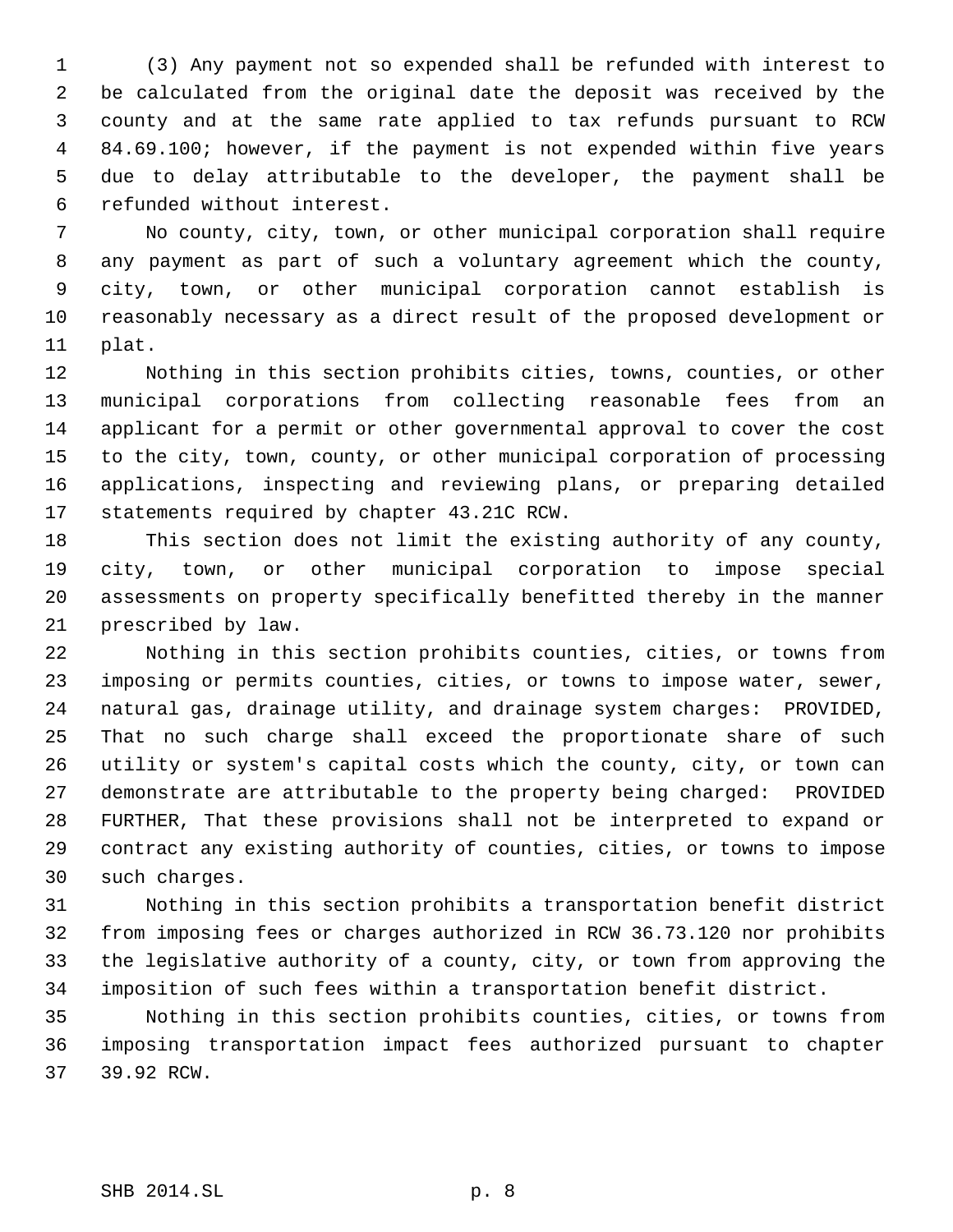Nothing in this section prohibits counties, cities, or towns from requiring property owners to provide relocation assistance to tenants under RCW 59.18.440 and 59.18.450.

 Nothing in this section limits the authority of counties, cities, or towns to implement programs consistent with RCW 36.70A.540, nor to enforce agreements made pursuant to such programs.

 This section does not apply to special purpose districts formed and acting pursuant to Titles 54, 57, or 87 RCW, nor is the authority conferred by these titles affected.

 NEW SECTION. **Sec. 3.** A new section is added to chapter 64.34 RCW to read as follows:

 (1) All cities and counties planning under RCW 36.70A.040, which have allowed any conversion condominiums within the jurisdiction within the previous twelve-month period, must report annually to the department of community, trade, and economic development the following information:

 (a) The total number of apartment units converted into condominiums;

(b) The total number of conversion condominium projects; and

 (c) The total number of apartment tenants who receive relocation assistance.

 (2) Upon completion of a conversion condominium project, a city or county may require the declarant to provide the information described in subsection (1) of this section to the appropriately designated department or agency in the city or county for the purpose of complying with subsection (1) of this section.

 **Sec. 4.** RCW 59.18.200 and 2003 c 7 s 1 are each amended to read as follows:

 (1)(a) When premises are rented for an indefinite time, with monthly or other periodic rent reserved, such tenancy shall be construed to be a tenancy from month to month, or from period to period on which rent is payable, and shall be terminated by written notice of twenty days or more, preceding the end of any of the months or periods of tenancy, given by either party to the other.

 (b) Any tenant who is a member of the armed forces, including the national guard and armed forces reserves, or that tenant's spouse or